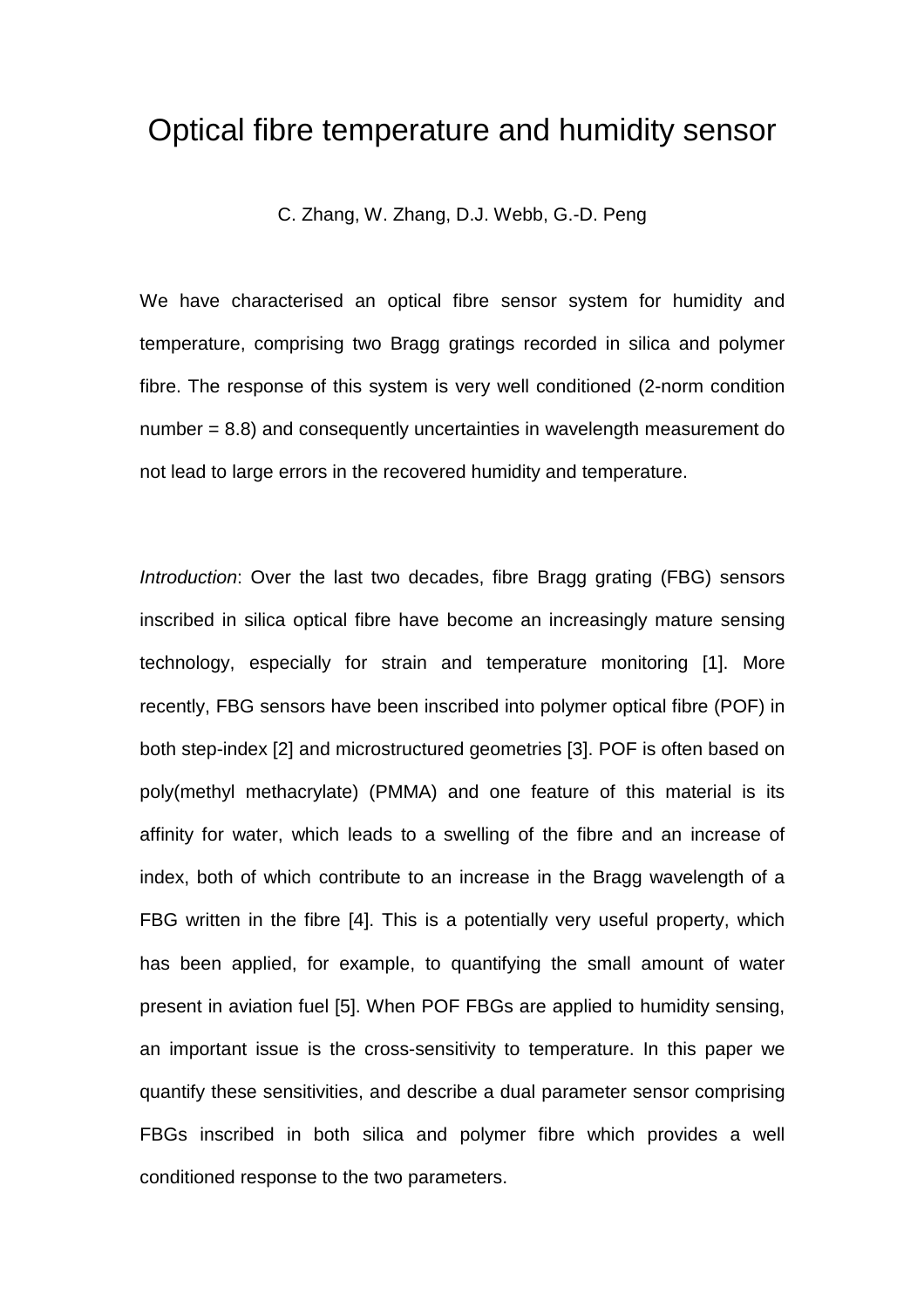Experimental: The dual parameter sensor was fabricated by attaching a 10cm length of POF to a single mode silica fibre down-lead using UV curable glue (Norland 76). The PMMA based POF contained a 5 mm long FBG, fabricated by illuminating from above a phase mask of period 1.057 µm placed on top of the POF using 325nm light from a HeCd laser. The initial Bragg wavelength of 1565 nm was reduced to 1542 nm by annealing the fibre [6]. A second FBG had been inscribed 4 cm from the end of the silica fibre with 244 nm UV light from a frequency doubled CW Argon laser, again using the standard phase mask approach.

Due to the high attenuation of POF at the wavelengths used (around 1dB/cm) the silica FBG was fabricated with a reflectivity of about 4%, which allowed similar levels of signals to be obtained from the two gratings when they were illuminated with light from a broadband light source and observed in reflection using an IBSEN I-MON 400 wavelength interrogation system, see Fig. 1.

The sensor was placed inside an environmental chamber (Sanyo Gallenkamp) for characterisation. Previous research had shown that for this fibre, the diffusion time for water to reach the core was about 30 minutes and so each reading was taken 30 minutes after the humidity was changed by 5%. Fig. 2 shows the response at 25  $\mathbb C$  of both sensors to humidity in the range 50-95%, where the environmental chamber had greatest stability. The humidity sensitivity of the POF appears to be linear over this range and linear regression (illustrated in the figure) returned a sensitivity of 35.2±0.4 pm/%. It may also be seen that the silica fibre showed some sensitivity to humidity,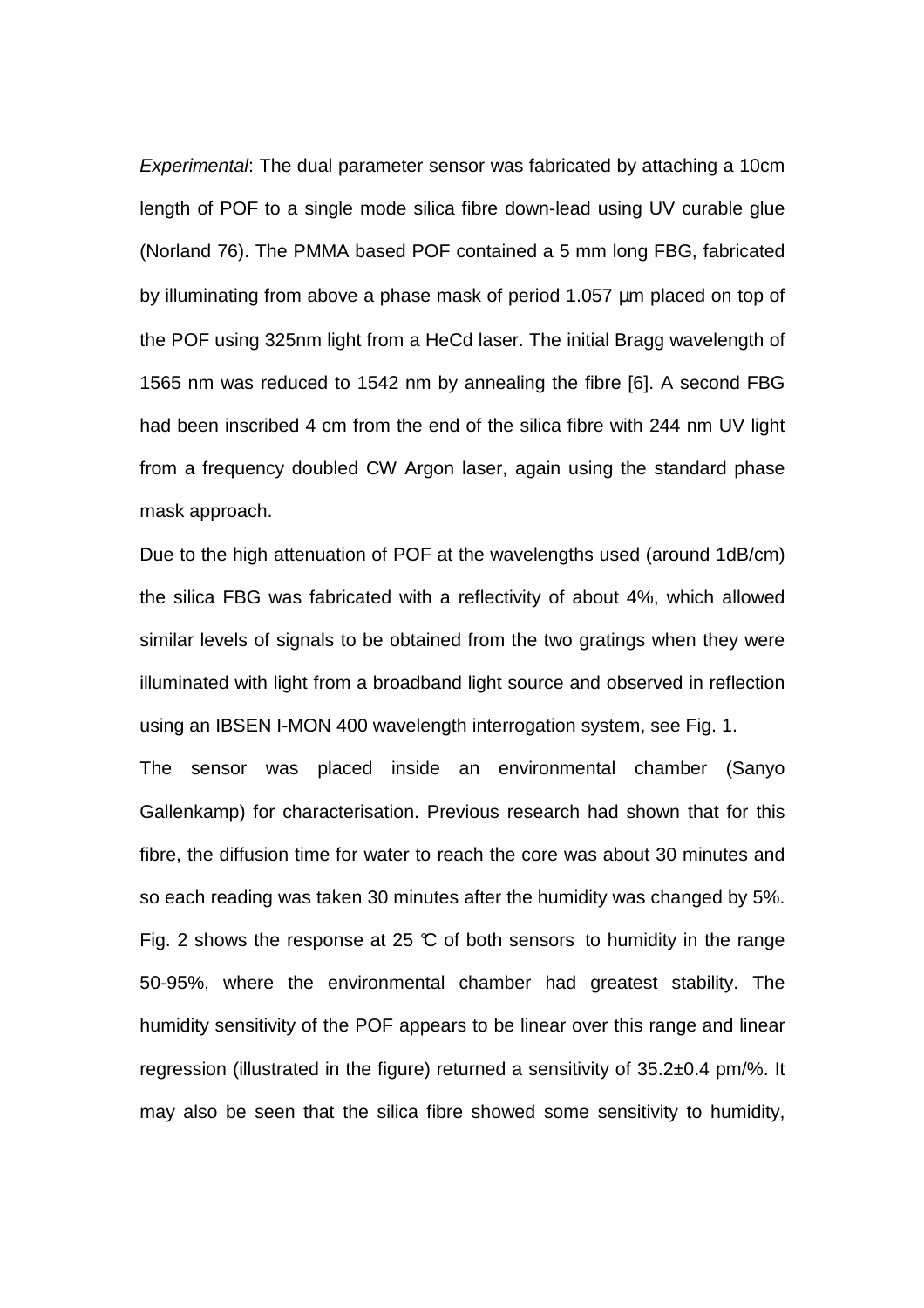amounting to just 0.28±0.01 pm/%, probably as a result of the FBG being recoated with polymer following inscription.

The temperature response of the two sensors at a constant 50% humidity is shown in Fig. 3. The sensitivities returned by linear regression are 13.9±0.3 pm/ $\mathbb C$  for the silica FBG and -55 $\pm 3$  pm/ $\mathbb C$  for that i n POF. The negative slope in the case of POF is due to the dominance of the contribution of the thermooptic effect to the wavelength shift over that due to thermal expansion.

Discussion: The operation of a dual parameter sensing scheme such as that described here is dependent on a transformation **X** = **K -1** .**L**, where **L** is a two element column vector of the wavelength shifts measured from the two gratings, **X** is a two element column vector of the humidity and temperature change experienced by the gratings and **K -1** is the inverse of **K**: a 2x2 matrix containing the grating sensitivities quoted earlier. Key to the successful operation of the technique is the degree to which **K** is well conditioned [7]. As may be anticipated from the responses shown in Figs. 2 and 3, this is a well conditioned problem with the condition number calculated from the 2-norm of **K** being only 8.8. Such a low value for the condition number is reflected in the way in which errors in the measurements of the Bragg wavelength contribute to the uncertainty in the measurands. As an example, a very modest resolution of 10pm in the measurement of the Bragg wavelength of the silica grating would contribute an error of only 1.1 % relative humidity or 0.7  $\mathbb{C}$ .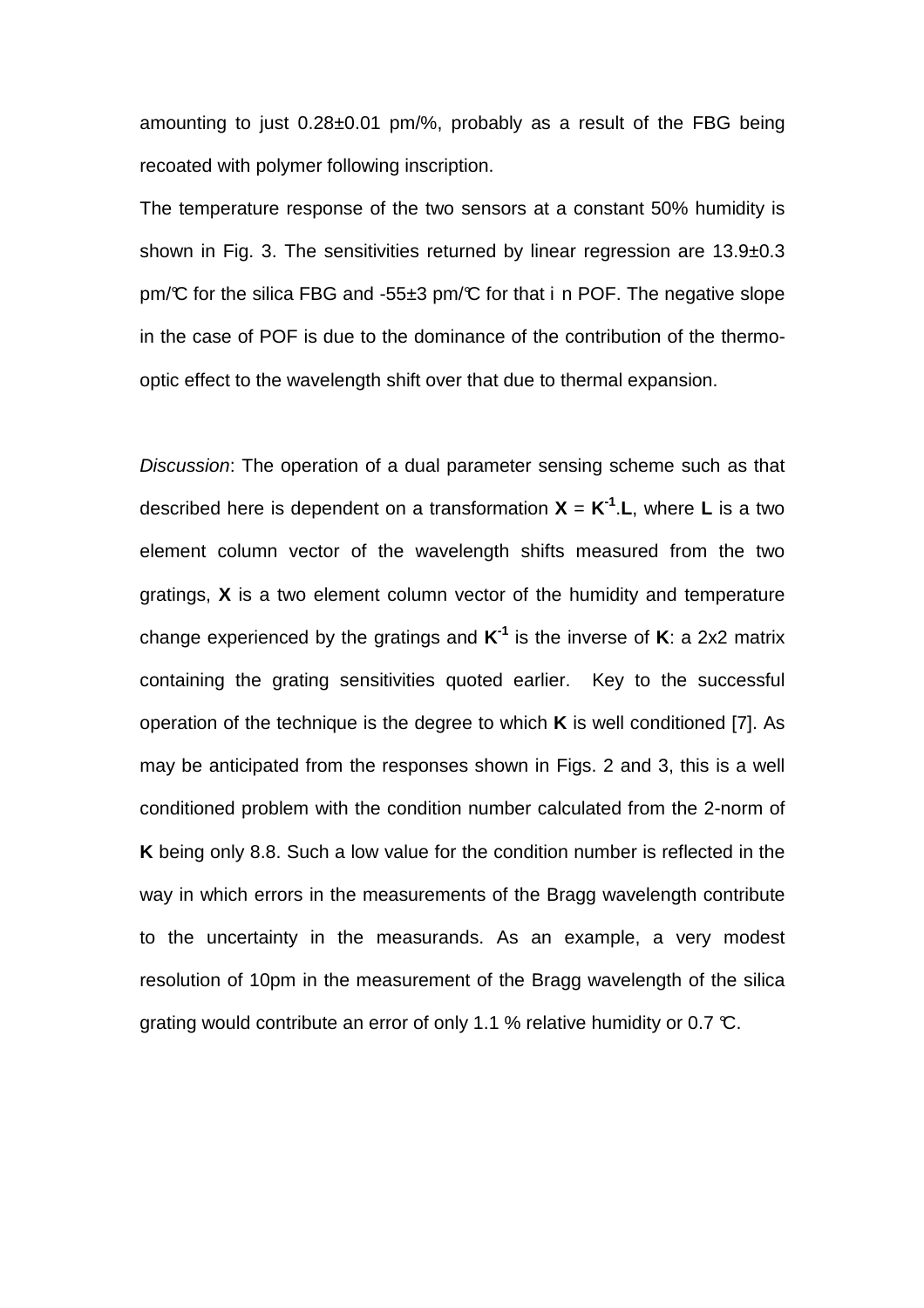Conclusion: We have demonstrated a compact optical fibre Bragg grating

based humidity and temperature sensor element. The use of silica and

polymer FBGs leads to a well conditioned response.

## **References**

1. Kersey, A.D., davis, M.A., Patrick, H.J., LeBlanc, M., Koo, K.P., Askins, C.G., Putnam, M.A., and Friebeie, E.J., "Fibre Grating Sensors", J. of Lightwave Tech., 1997, 15(8), pp. 1442-1463,

2. Xiong, Z., Peng, G.D., Wu, B., and Chu, P.L., "Highly tunable Bragg gratings in single-mode polymer optical fibers," IEEE Photon. Tech. Lett., 1999, 11, pp. 352-354

3. Dobb, H., Webb, D. J., Kalli, K., Argyros, A., Large,M. C. J., and van Eijkelenborg, M. A., " Continuous wave ultraviolet light-induced fiber Bragg gratings in few- and single-mode microstructured polymer optical fibers," Opt. Lett. 2005, 30, pp. 3296-3298

4. Harbach, N. G., "Fiber bragg gratings in polymer optical fibers." PhD thesis Lausanne: EPFL, 2008.

5. C. Zhang, X. Chen, D. J. Webb and G.-D. Peng "Water detection in jet fuel using a polymer optical fibre Bragg grating", Postdeadline paper, 20<sup>th</sup> International Conference on Optical Fibre Sensors, (2009).

6. Carroll KE, Zhang C, Webb DJ, Kalli K, Argyros A, and Large MC Thermal response of Bragg gratings in PMMA microstructured optical fibers. Optics Express, 2007; 15: 8844-8850.

7. Jin, W., Michie, W.C., Thursby,G., Konstantaki, M., and Culshaw,B. "Simultaneous measurement of strain and temperature: error analysis," Opt. Eng. 1997, 36, pp. 598-609

#### **Authors' affiliations:**

.

C. Zhang, W. Zhang and D.J. Webb (Photonics Research Group, Aston University, Birmingham, B4 7ET, UK)

G.-D. Peng (School of Electrical Engineering and Telecommunications, University of New South Wales, Sydney, NSW 2052, Australia)

## **Corresponding author:**

D.J. Webb d.j.webb@aston.ac.uk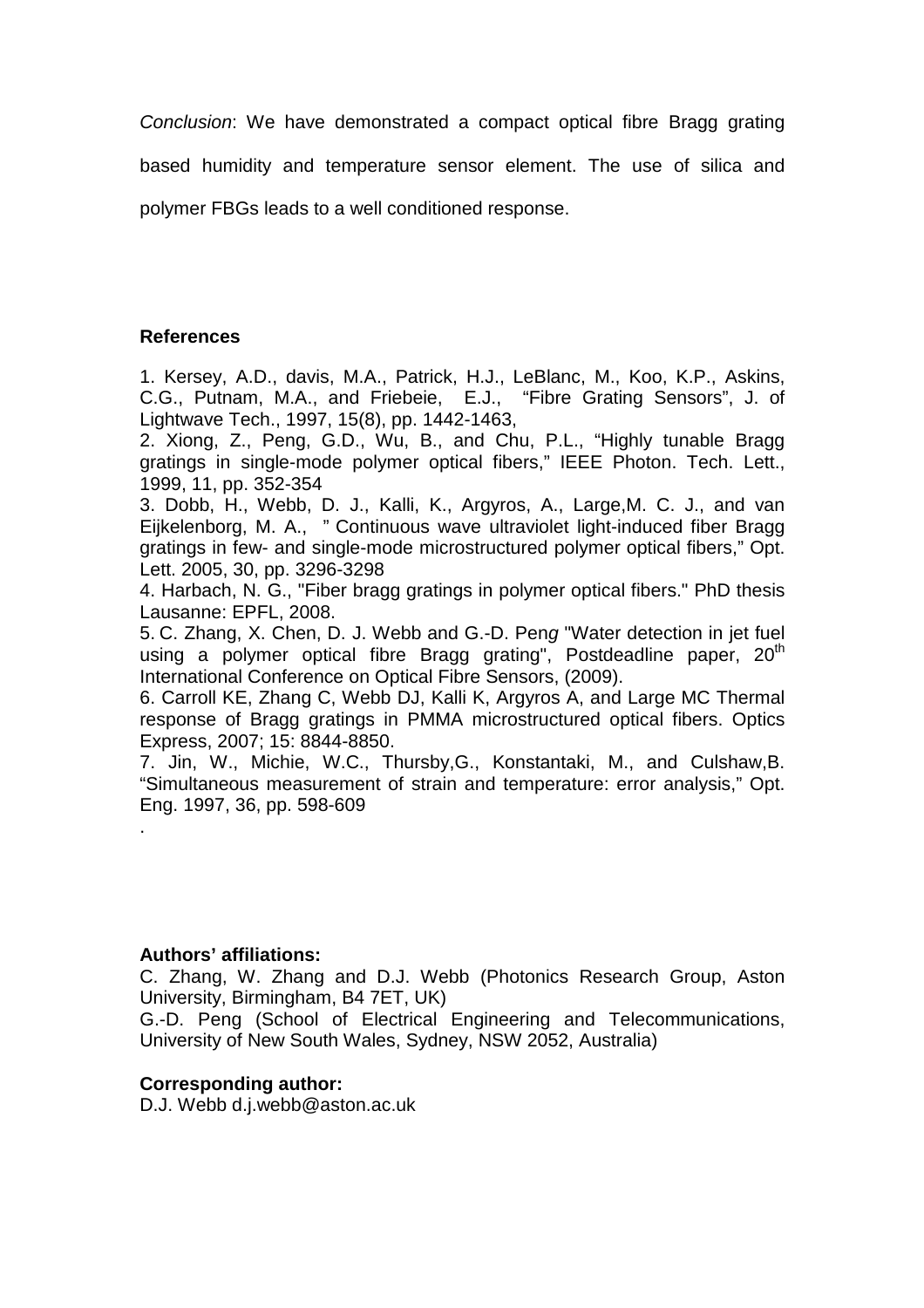# **Figure captions:**

Fig. 1 Spectra returned from sensing gratings. In each case the POF FBG is at the longer wavelength.

Fig. 2 Humidity response of the sensors. Note the very different scales on the ordinate axes.

Fig. 3 Temperature response of the sensors.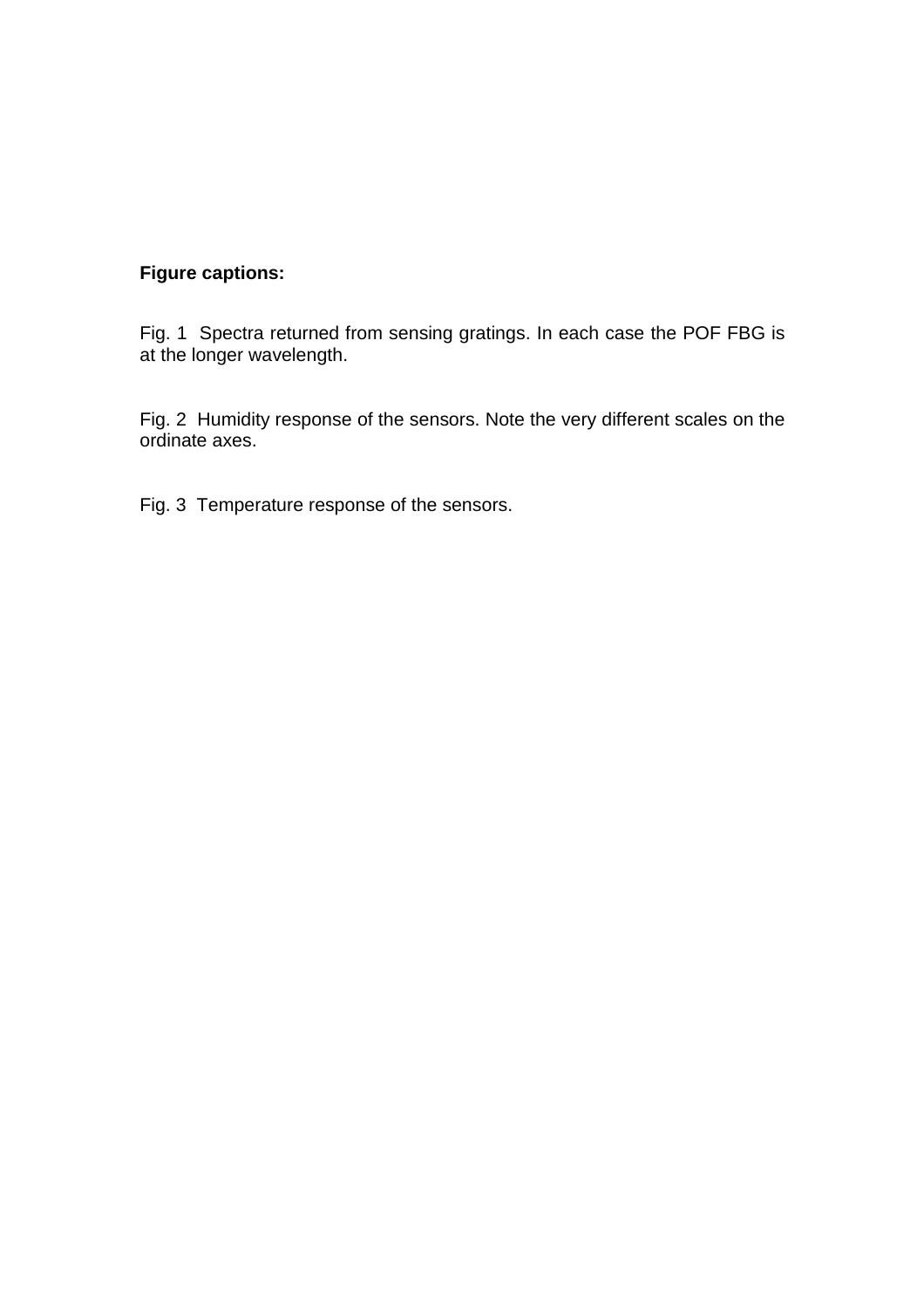Figure 1

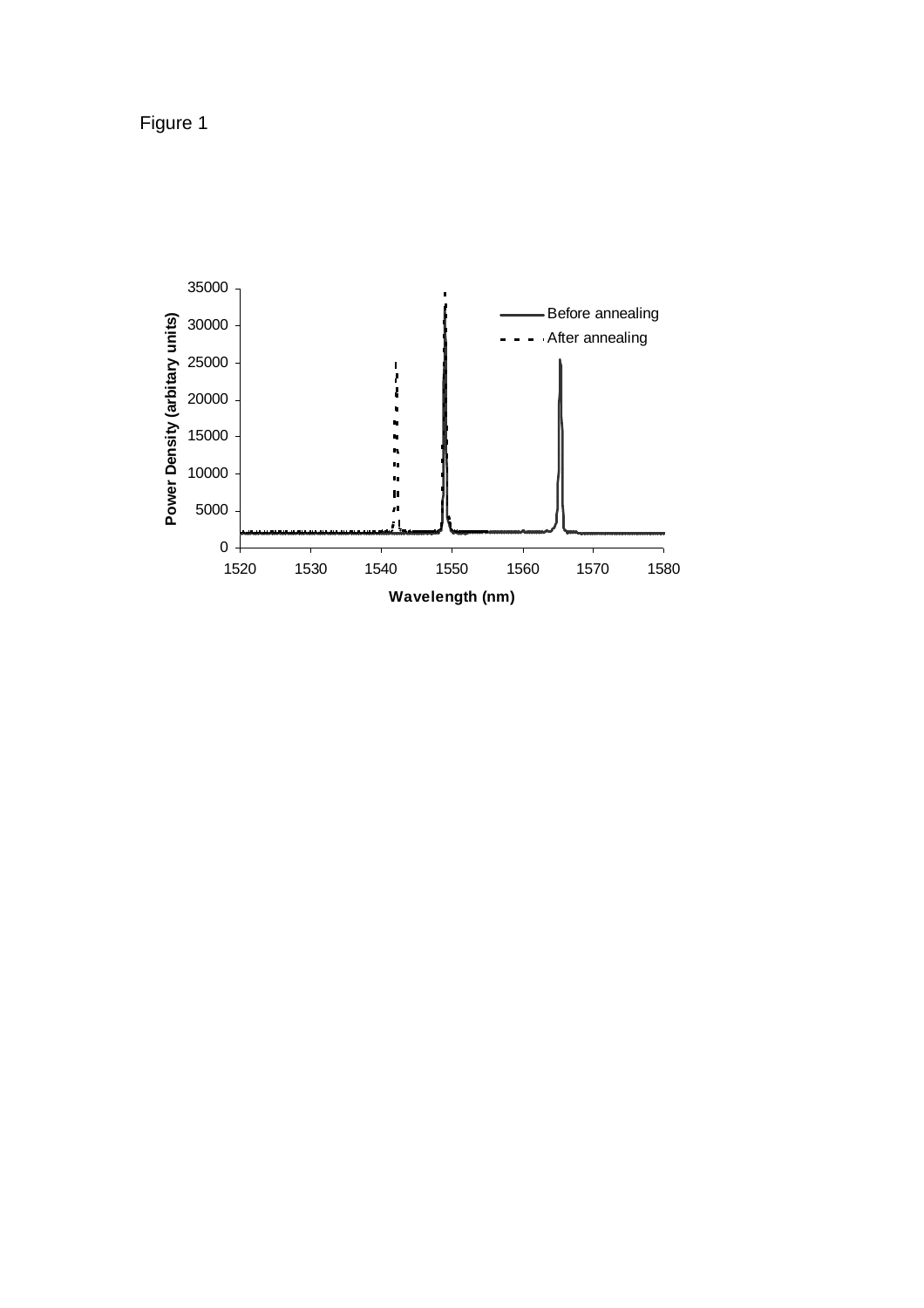Figure 2